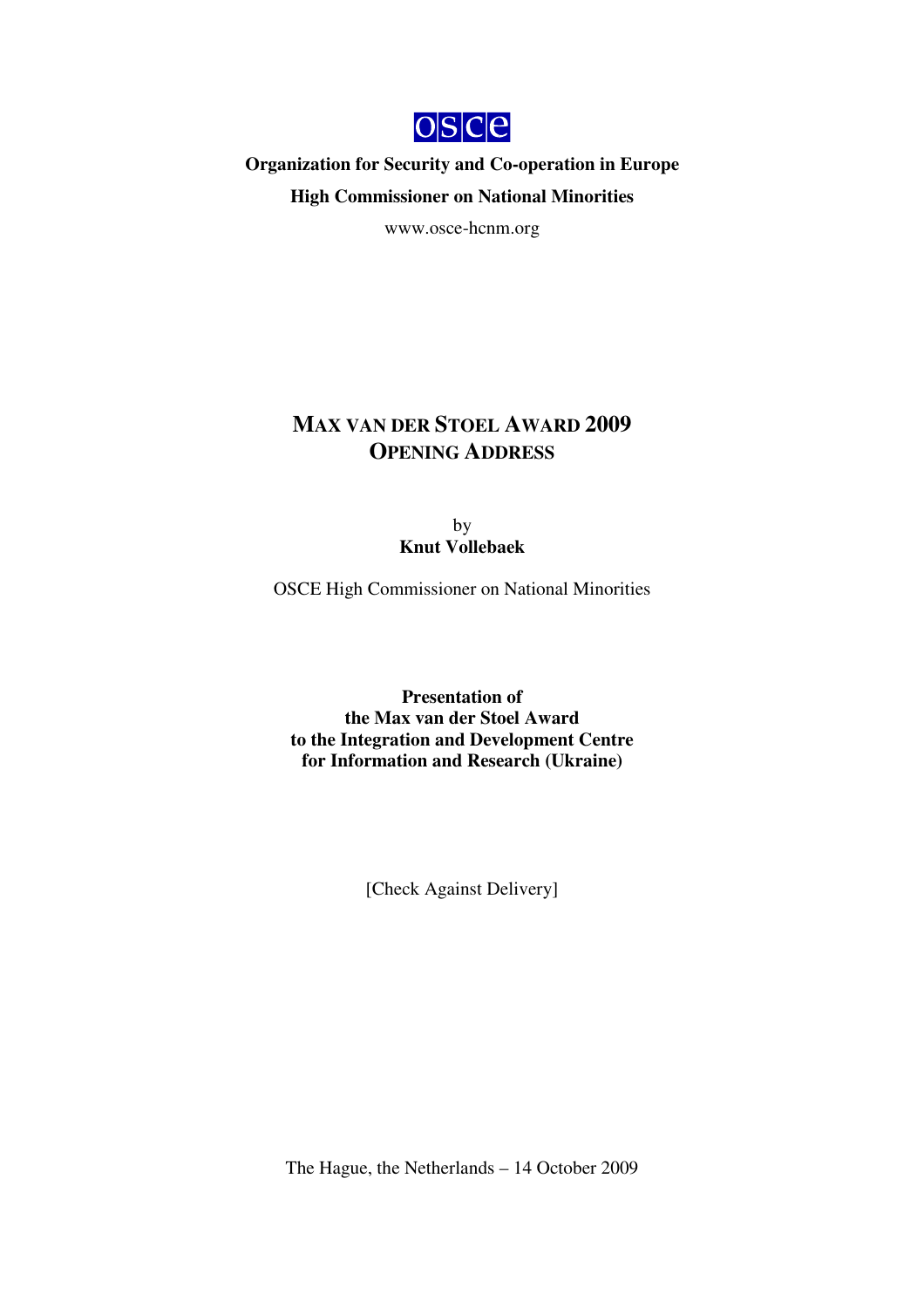Minister Timmermans, Excellencies, Ladies and Gentlemen,

A very warm welcome to all of you. A very special welcome to the person who has given his name to the award, namely Minister Max van der Stoel. It is a great pleasure to see you here today. Let me also welcome Frans Timmermans, Minister for European Affairs of the Netherlands, who will present the fourth Max van der Stoel Award laureate and hand over the prize of 50.000 Euro to the award winner, the NGO Integration and Development Centre for Information and Research from Ukraine.

Allow me at the very outset of this event to thank the Government of the Netherlands for establishing this significant award. The Award celebrates a famous son of the Netherlands, Minister of State Max van der Stoel. Throughout his renowned career, Minister van der Stoel was a champion of the oppressed, excluded and discriminated. He is internationally recognized as an outspoken protagonist for human and minority rights.

Max van der Stoel's path-breaking work for the OSCE in the field of conflict prevention began in the early 1990s; an era when parts of Europe were in flames, and ethnic cleansing, genocide and nationalism each became household words; when crying men, women and children, carrying their meagre belongings, stared out from our TV screens every day.

The challenge faced by a Europe torn apart by interethnic conflict was unprecedented. Against this backdrop, the Netherlands and a group of like-minded countries took an equally unprecedented step. They proposed setting up a preventive and intrusive mechanism – the OSCE High Commissioner on National Minorities – to nip interethnic hostilities in the bud.

When Max van der Stoel assumed his duties in January 1993, he entered largely unchartered territory. He stated that he would "have to explore a path which has not been trodden before". Indeed, by then the CSCE Copenhagen Document, the most important catalogue of minority rights at that time, had only been endorsed less than 3 years before. The UN Declaration on Minorities was passed first a month later.

Minister Van der Stoel approached his tasks with typical Dutch sobriety. He was not afraid to call things by their real names. His research of issues was meticulous. His treatment of the parties involved was impartial.

At the time, Minister van der Stoel did not always make friends in the countries he visited. In 1999, Xan Smiley of The Economist compared van der Stoel's role to that of a prefect in a rundown boys' school: "The prefect's main job is to stop big boys from bullying little ones,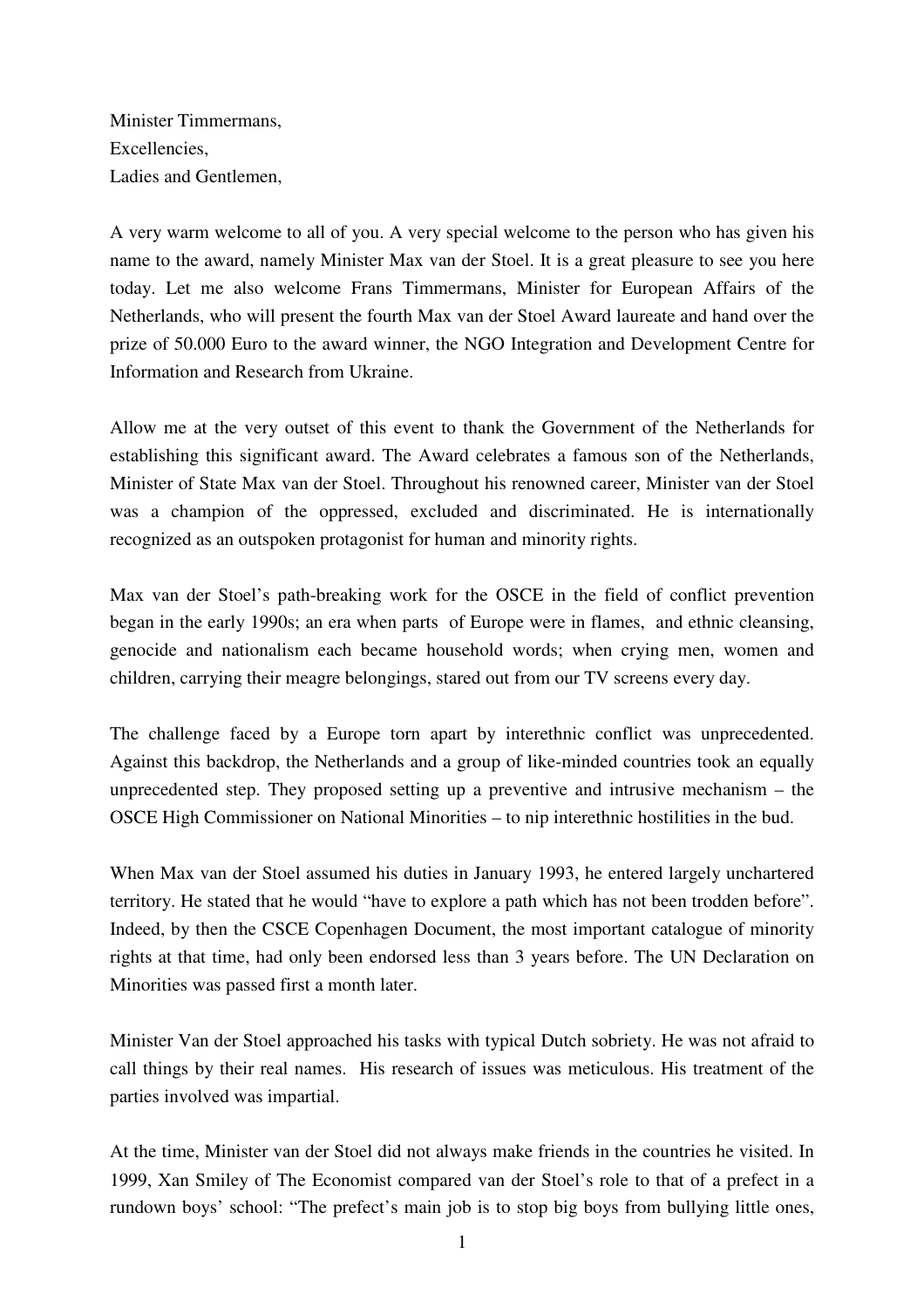and to stop boys of all sizes from fighting among themselves. He is not allowed to use his own fists… He is, perforce, a bit of a swot, a bit of a sneak, and a bit of a prig. Nobody likes him much."

This is, however, no longer true. Today he is remembered all over the OSCE area for his dedication, impartiality and pragmatic attitude seeking solutions to some of the most burning problems of that time. As Chairman-in-Office of the OSCE in 1999 I witnessed first hand the impact he had. Today I can harvest and build on the solid foundations laid down by him during his times as High Commissioner.

When Max van der Stoel retired in 2001, he left behind an impressive imprint on the minority rights regime in Europe and beyond. Many places in the OSCE region became much safer than they had been prior to 1993. And a lot of the credit for this goes to him. Even governments that at one time were sceptical now realize the importance of his contribution to conflict prevention and integration.

Minister Timmermans, Ladies and Gentlemen,

One of the places regularly visited by Max van der Stoel was the Ukrainian Crimea Region. By the end of 1994, he had been to the peninsula several times. In 1995-1996, Van der Stoel brokered an agreement between the authorities in Kyiv and Simferopil through a series of confidential meetings. His interest in the regional situation continued unabated in the years to come.

Crimea is blessed with fertile land, a warm sea and breathtakingly picturesque views. At the same time, this region has seen some of the worst fighting known to Europe in the course of its history, and has changed hands many times. It was also witness to some of the most heinous crimes committed by the Stalinist regime. Thousands of Crimean Russians, Ukrainians, Jews and others perished in the purges. Sixty-five years ago hundreds of thousands – Crimean Tatars, Greeks, Armenians, Bulgarians and others – were thrown into cattle trucks and forcefully resettled. The people hardly had time to gather their belongings before they were forced to travel for weeks without any food or warm clothes, eating grass to survive.

Scars of injustice run deep in Crimea. The relationship between ethnic groups there is fraught with stereotypes, prejudices and historical woes. In June this year, a leading Crimean newspaper published a poll taken among Crimean youth. A staggering 41.5 per cent of the young people supported the 1944 deportations of Crimean Tatars.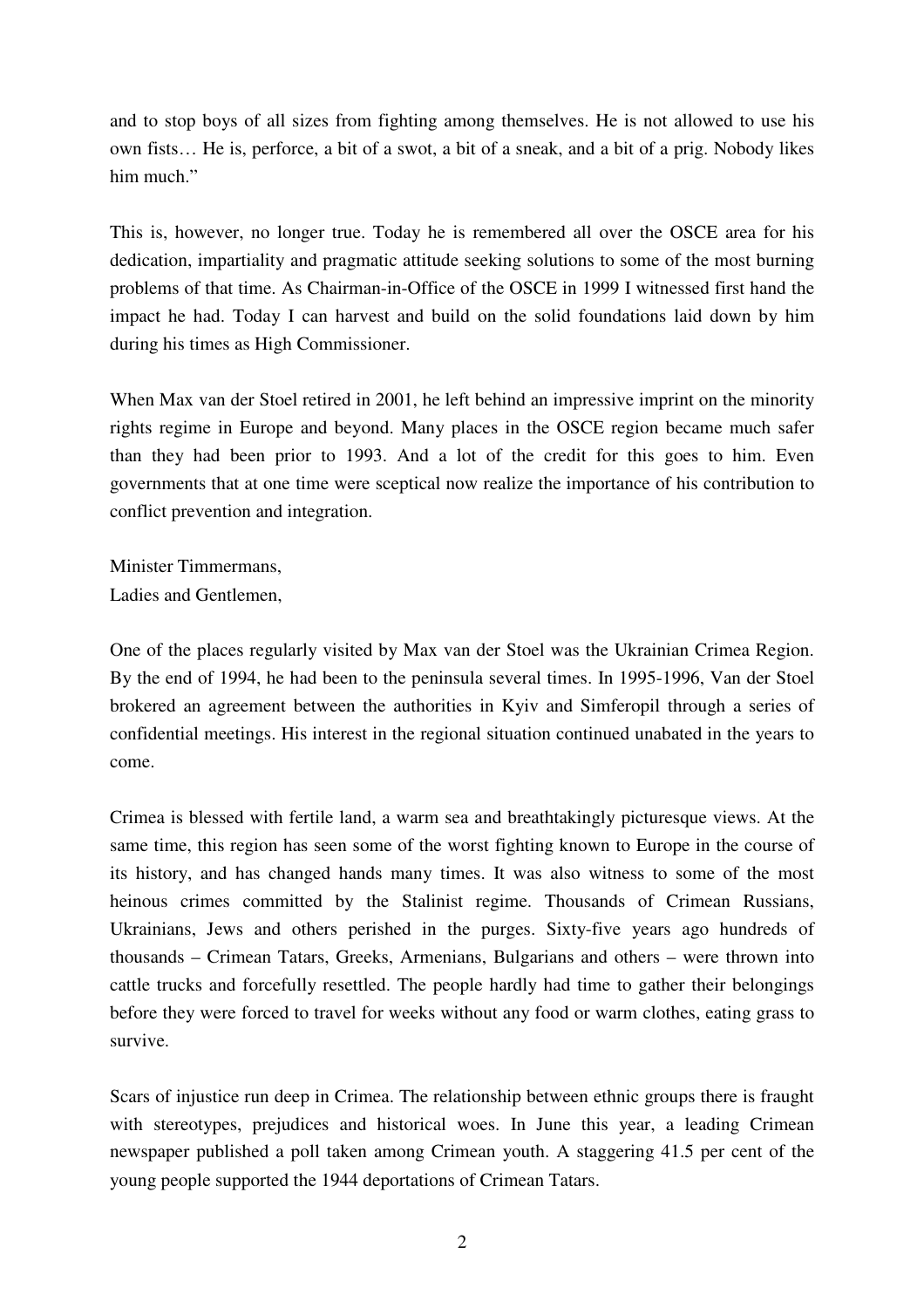The Ukrainian Government, civil society and international actors still have a lot to do to further tolerant interethnic coexistence on the peninsula. This must of course be done respecting both the territorial integrity of Ukraine and the linguistic, educational and participatory rights of Russians, Ukrainians, Crimean Tatars and other communities.

For all these reasons, the region of Crimea remains a priority area for the OSCE High Commissioner on National Minorities. Fortunately, the HCNM is not alone in attempting to heal the scars. Many grass-roots initiatives seeking to build bridges between the communities in Crimea have sprung up. One such organization is the Integration and Development Centre for Information and Research.

Since its founding in 1997, this NGO has trained government officials and members of the police service in diversity management, monitored the press for hate speech, assisted formerly deported peoples and engaged in conflict prevention at the local level. In 2006, the HCNM and the IDC joined hands in tackling intolerance and xenophobia at grass-roots level. Together with the Renaissance Foundation, the IDC has introduced a facultative course entitled "Culture of Good Neighbourhood" in Crimean schools. This course is now a recognized part of the effort by the authorities and civil society to instil values of tolerance and respect from an early age.

The Integration and Development Centre for Information and Research is a worthy disciple of Max van der Stoel and his conflict prevention and integration work in Ukraine.

Minister Timmermans, Ladies and Gentlemen,

The Netherlands took a bold decision when it inaugurated the Max van der Stoel Award in 2003. It is a noble, long-term investment both acknowledging and further inspiring activities that have a tangible impact on majorities and minorities alike. The work of all the laureates – the Latvian Centre for Human Rights and Ethnic Studies, the Russian NGO Memorial, the European Roma Rights Centre and now the Ukrainian Integration and Development Centre for Information and Research – makes a difference to the daily lives of so many.

We are very honoured to have among us today the director of IDC, Mr. Oleg Smirnov, and IDC's specialist for its intercultural education programme, Ms. Margarita Aradzhyoni.

Let me now read the Jury's citation for this year's Award before I leave the floor to Mr. Frans Timmermans, Minister for European Affairs of the Netherlands.